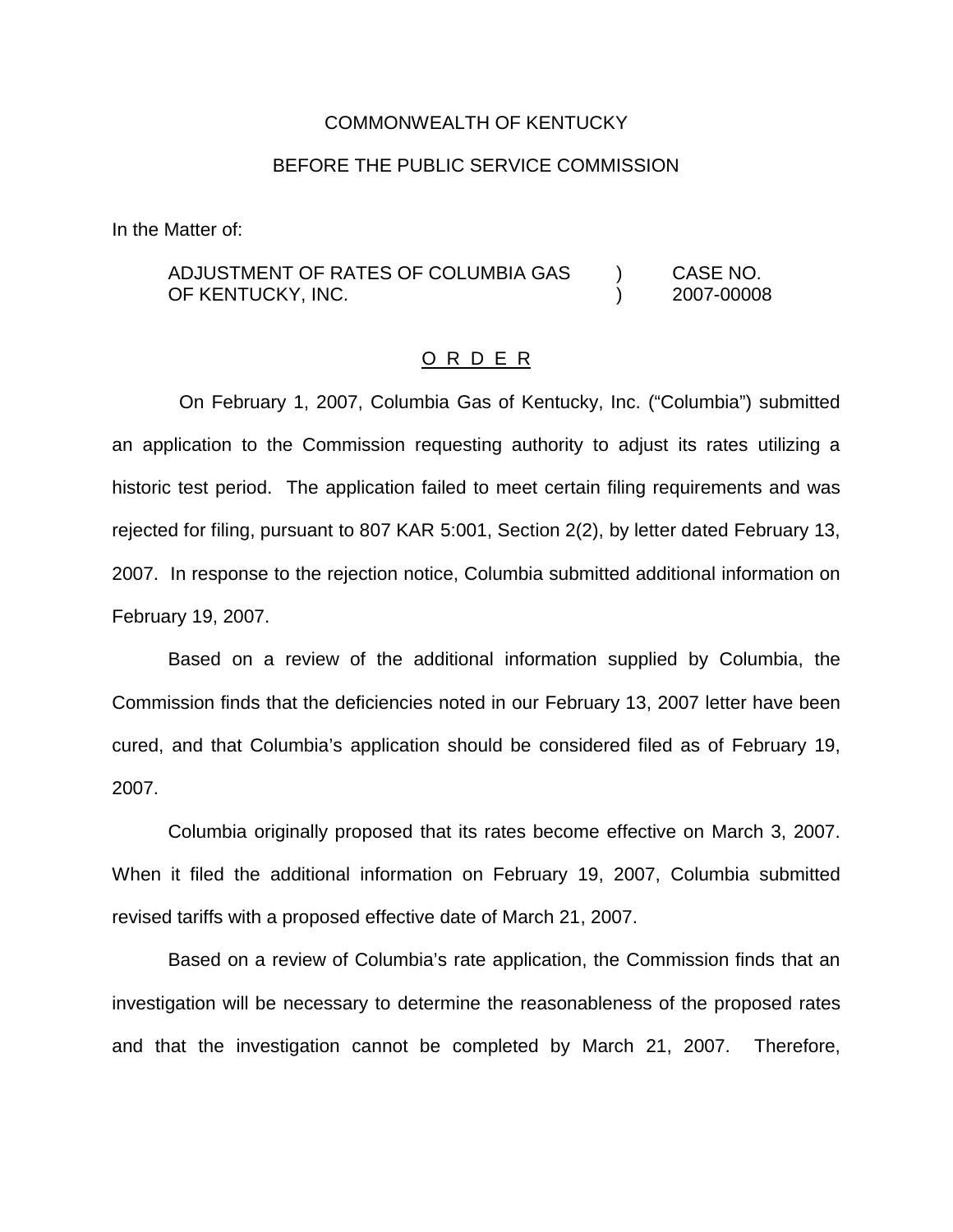pursuant to KRS 278.190(2), the Commission will suspend the effective date of the proposed rates for 5 months.

IT IS THEREFORE ORDERED that:

1. Columbia's application is considered filed as of February 19, 2007.

2. Pursuant to KRS 278.190(2), Columbia's proposed rates are suspended up to and including August 20, 2007.

3. The procedural schedule set forth in Appendix A, which is attached hereto and incorporated herein, shall be followed.

4. All requests for information and responses thereto shall be appropriately indexed. Any request for information by letter from the Commission Staff shall be responded to as if set forth in a Commission Order. All responses shall include the name of the witness who will be responsible for responding to the questions related to the information provided, with copies to all parties of record and 7 copies to the Commission.

5. Any party filing testimony shall file an original and 10 copies.

6. At any public hearing in this matter, neither opening statements nor summarization of direct testimonies shall be permitted.

7. The Commission does not look favorably upon motions for continuance. Accordingly, motions for extensions of time with respect to the schedule herein shall be made in writing and will be granted only upon a showing of good cause.

8. Nothing contained herein shall prevent the Commission from entering further Orders in this matter.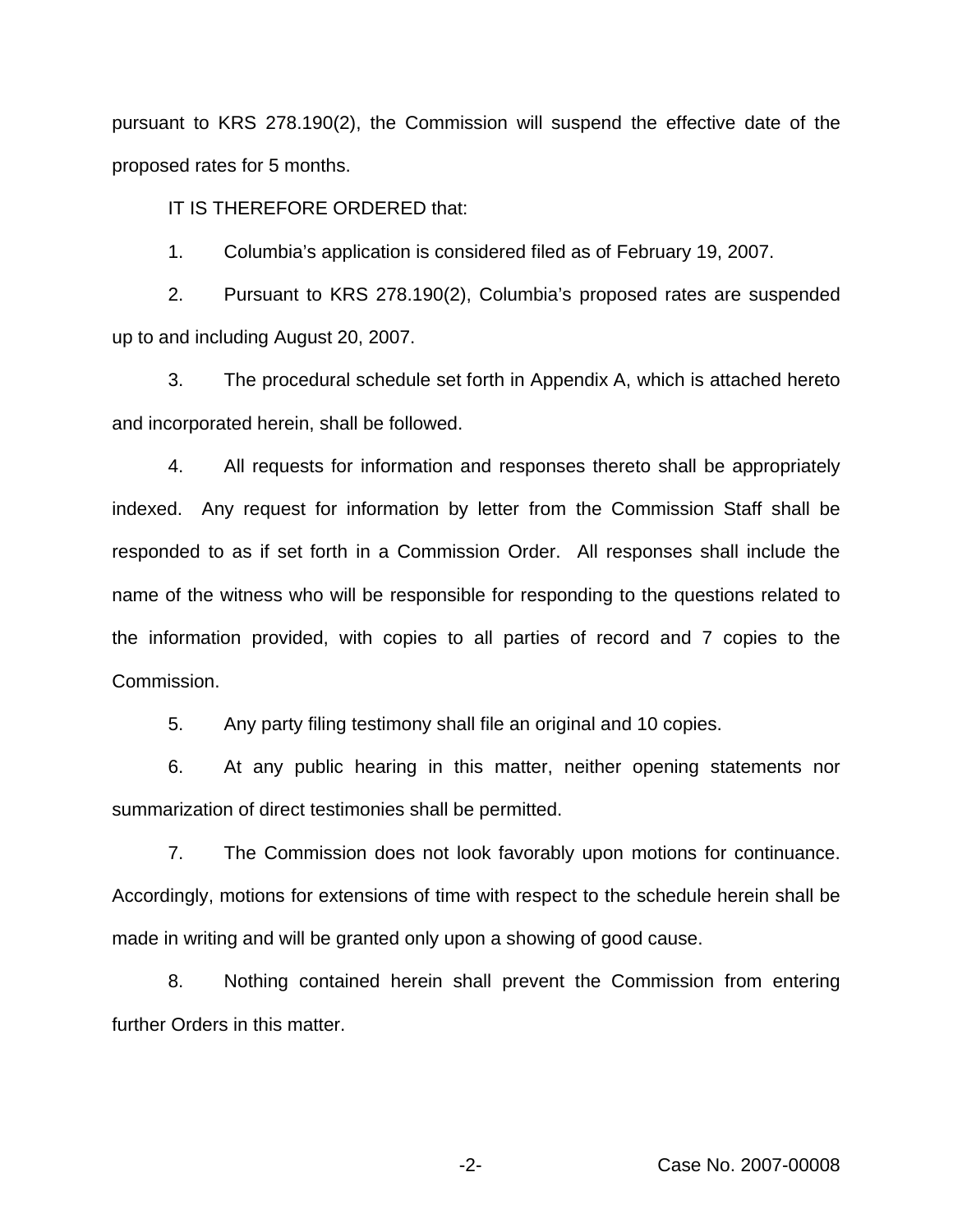Done at Frankfort, Kentucky, this 16<sup>th</sup> day of March, 2007.

By the Commission

ATTEST: for Beth O'Donne! Executive Director